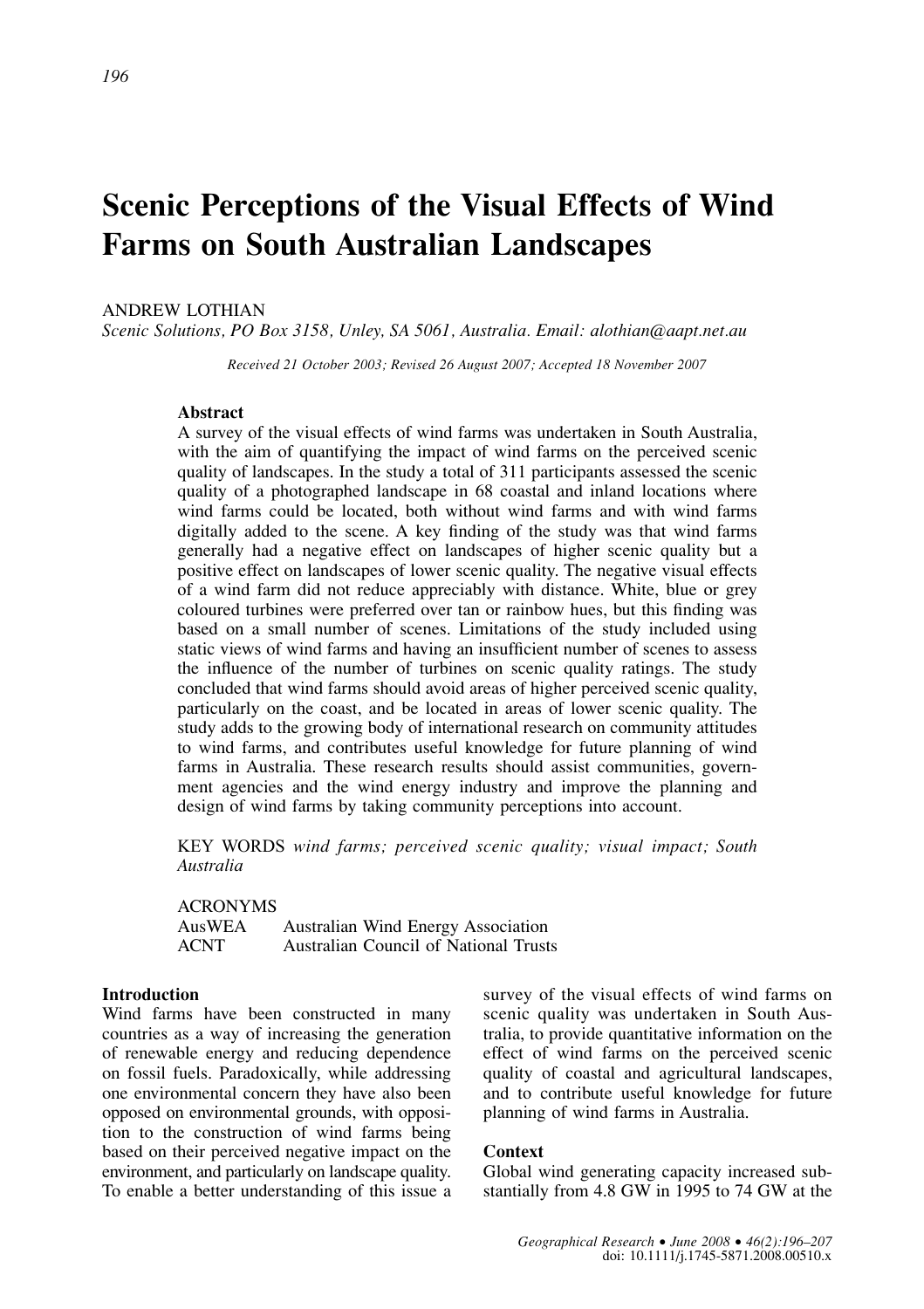end of 2006 (Global Wind Energy Council, 2007, 8). Commitments by many countries to substantially increase the share of renewable energy will result in further growth in the number of wind turbines. In 2007 the European Union committed to 20% of its electricity being generated by renewable energy by 2020 (Euro[pean Union, 2007: http://ec.europa.eu/energy/](http://ec.europa.eu/energy/energy_policy/index_en.htm) energy policy/index en.htm, accessed 18 June 2007) and the United Kingdom (UK) to 10% by 2010 (8% from wind) and 20% by 2020 (DTI, 2007, 14). Commitments by Australian States include: New South Wales to 10% by 2010 and 15% by 2020 (NSW Government, 2006, 3); Victoria to 10% by 2016 (Victorian Government, 2006, 8); South Australia to 20% by 2014 (SA Government, 2007, 22), and Western Australia to 6% by 2010 (Carpenter, 2007, 13). Global wind generating capacity is expected to more than double to 150 GW by 2010 (WWEA, 2007, 12). Assuming turbines average 1.5 MW, there will be over 100 000 turbines operating throughout the world by 2010. Most of these will be in Europe, the United States, India and China.

Wind farms can present a range of environmental effects – noise, blade glint and flicker, electromagnetic interference, bird strike and soil erosion – but generally these can be mitigated. On the other hand, because of the size of turbines (which since 1990 have typically grown in height from 50 m, rated at 0.25 MW, to over 120 m, rated at over 2 MW), together with the large number of turbines in a wind farm and their location in often scenically attractive areas, visual effects are not so easily addressed. For example, the Planning Panel appointed to enquire into the wind farm proposal near Portland in Victoria found:

World experience (in the USA, Denmark, UK and the Netherlands) suggests that landscape will normally be the single most strongly argued issue in any wind farm permit decision. (Planning Panels Victoria, 2002, 29)

The Countryside Commission, England's rural landscape watchdog, expressed concern in 1996 that 'England's scenic countryside [was] in danger of becoming a "wind farm wilderness" ' (Stevens, 2006, 8). With prescience, Sylvia Crowe said much the same fifty years earlier:

From a nation, as opposed to a sectional viewpoint, the need to consider the countryside as a whole and to balance the national wealth of consumer goods against the national wealth of a beautiful landscape should be a matter of course. (Crowe, 1958, 10)

Surveys of residents regarding proposed wind farms, in widely separate surveys in North Carolina (Grady, 2002) and Scotland (MORI, 2005; 2006a and b), found that spoiling the view/ scenery was the topmost concern, far greater than any other issues. In Denmark, Germany and Sweden, most wind farms are communally owned and local residents are generally supportive (Hammarlund, 2002; Nielsen, 2002; Schwahn, 2002). However, some landscape-related publications in these countries have described this destruction of scenic beauty as a 'catastrophe' and claimed that 'the beauty of our landscape (was) in danger' (Hoppe-Kilpper and Steinhäuser, 2002, 88). Perceptively, opponents of a wind farm near an Area of Outstanding Natural Beauty on the Isle of Wight argued that the root of the problem lay with conflicting national policies, with renewable energy targets advocating wind farms clashing with a policy to preserve, enhance and protect the best landscapes from major developments (Stevens, 2006, 34).

On the other hand, a survey in Ireland found overwhelming support for a wind farm in the local area, clean energy being the main justification, while the landscape impacts were the main reason for opposition (Sustainable Energy Ireland, 2003, 12, 13). Using photomontages of wind farms in different landscapes the survey found, contrary to expectations, that most respondents were positive about the likely visual impact regardless of how they had previously rated the scenic beauty of the same landscape. Respondents who lived near a wind farm were largely positive and were generally in favour of more wind farms. A survey in Spain, however, found that protection of wildlife ranked higher than landscape preservation (Álvarez-Farizo and Hanley, 2002, 113).

Paradoxically, most surveys of residents near operating wind farms in the United States and United Kingdom have found that after initial concern, opposition to the wind farm waned. Wind farms, 'once greeted with hostility, evolved toward a less resentful sort of accommodation and acceptance' (Pasqualetti, 2001, 699). Surveys of UK residents near wind farms following their construction (BBC Wales, 1994; Exeter Enterprises, 1994; Renewable Energy, 1994; Robertson Bell Associates, 1994; 1997; 1998a; 1998b; 2002; Dudleston, 2000; MORI Scotland, 2003), and of tourists (MORI Scotland, 2002;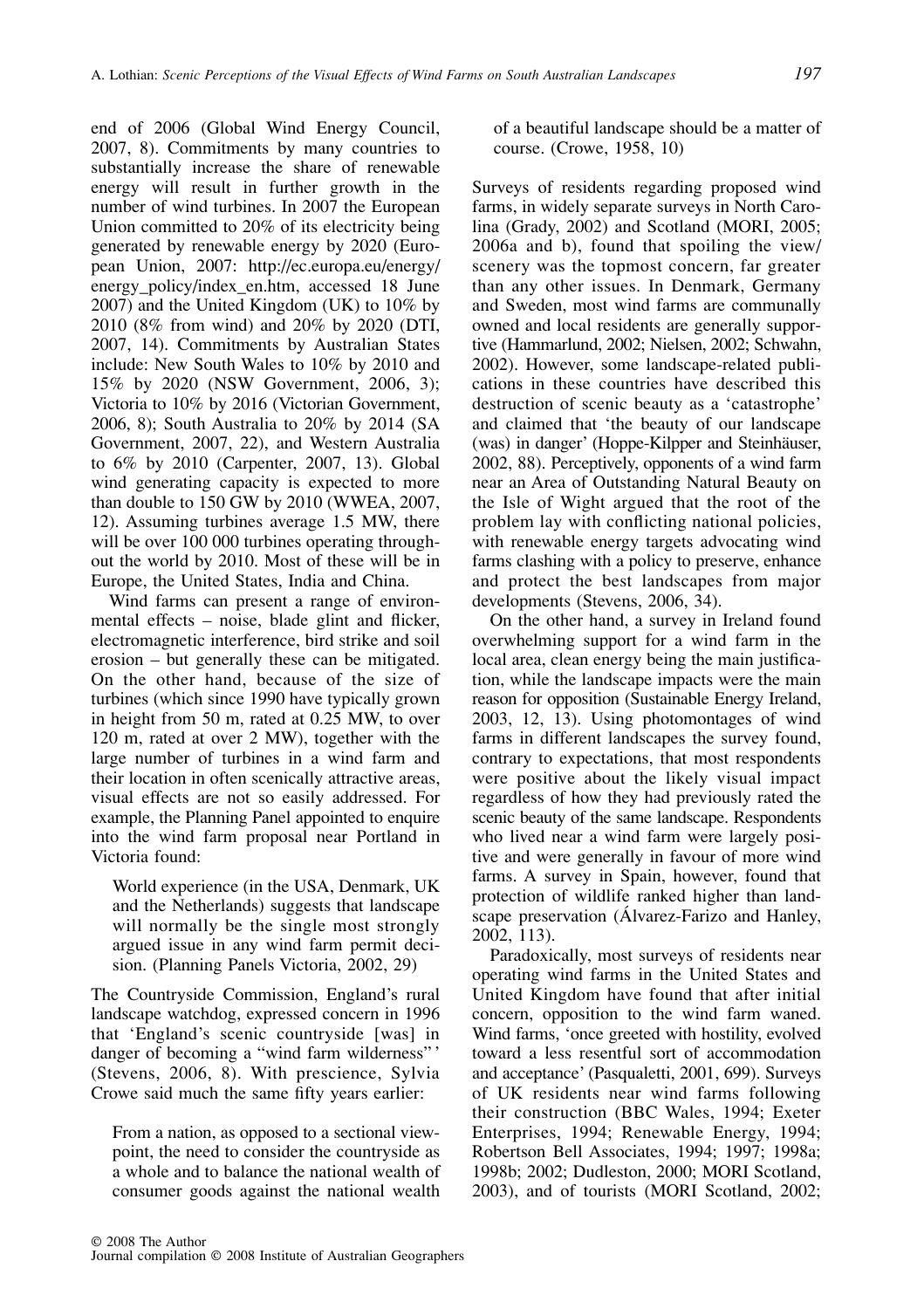NFO System Three, 2002), have shown that by far the majority of participants supported the wind farms, with no survey indicating a majority negative view.

In Australia, opposition to wind farms has been strongest in Victoria, particularly in respect of the wind farm proposed on Cape Bridgewater near Portland. Following inquiries and appeals (Victorian Coastal Council, 1998; Victorian Civil and Administrative Tribunal, 1999; Planning Panels Victoria, 2002; Mercer, 2003), the proposal was approved by the Victorian Government. In South Australia, public opposition to the Sellicks-Myponga proposal resulted in the proponent abandoning turbines proposed along the prominent Sellicks Hill (Planning SA, 2003).

Because the landscape impacts of wind farm proposals were problematic for the industry, resulting in uncertainty and delays, in 2003 the Australian Wind Energy Association (AusWEA) and the Australian Council of National Trusts (ACNT) announced an agreement to work together on a joint *Wind Farms and Landscape Values – National Assessment Methodology* to ensure landscape protection during the growth of the wind industry (AusWEA/ACNT, 2003; 2004). The consultants released a discussion paper in 2004 which was finalised following review in 2005 (Planisphere, 2004; 2005). This concluded:

There is growing unity of the need for consistent, transparent and comprehensive consideration of the special values of the landscapes in which wind farms might be sited, and there is a desire for consistent and adequate community involvement in this. (Planisphere, 2005, 25)

In early 2007, the project's *Wind Farms and Landscape Values Foundation Report* (AusWEA/ ACNT, 2007) was released and was subject to Australia-wide consultation. The report discussed the landscape values of a wind farm and surrounds, the depiction, modelling and understanding of the visual impact of a wind farm, and options for siting, design and mitigation. A draft National Assessment Framework of the visual impacts of wind farms was proposed covering the following four steps:

- 1. preliminary landscape assessment and full landscape assessment;
- 2. description and modelling of the wind farm in the landscape;
- 3. assessment of the impacts of the wind farm on landscape values, and
- 4. Development of management and mitigation measures.

In July, 2007, the project was completed and submitted to the two contracting organisations for their consideration and approval. It is expected that the Framework will be incorporated into the Best Practice Guidelines. The ACNT will consider its incorporation into the ACNT Energy Infrastructure and Transmission Siting Policy.

To put this approach into operation, however, requires a deeper understanding of the impact of wind farms on landscape values than is provided by existing studies. With few exceptions, these studies have tended to be coarse in their discrimination of the factors influencing landscape perception, and have not adequately explored the three-way relationships among people, wind farms and the landscape. The evidence from previous research raises several questions, in particular:

- 1. Are there landscapes where wind farms would not be supported by the community?
- 2. Is there a threshold in landscape quality which tips support into opposition?
- 3. Is it possible to discriminate community reactions more than merely for or against the wind farm?
- 4. How do community reactions vary with the size and number of turbines and the types of landscape in which they are located?

A survey was undertaken to explore these questions.

# **Research design**

The study examined perceptions of the visual effects of wind farms in selected landscapes in South Australia. The objectives were to:

- 1. measure the influence of wind farms on perceived scenic quality in a range of landscapes;
- 2. develop a predictive model to assess the likely visual effect of wind farms on perceived scenic quality in these landscapes;
- 3. assess the relative influence of specific attributes (such as distance, number and hues of turbines) on perceived scenic quality, and
- 4. develop guidelines for wind farm siting and development based on the findings.

The research design measured differences in the ratings of the perceived scenic quality of a scene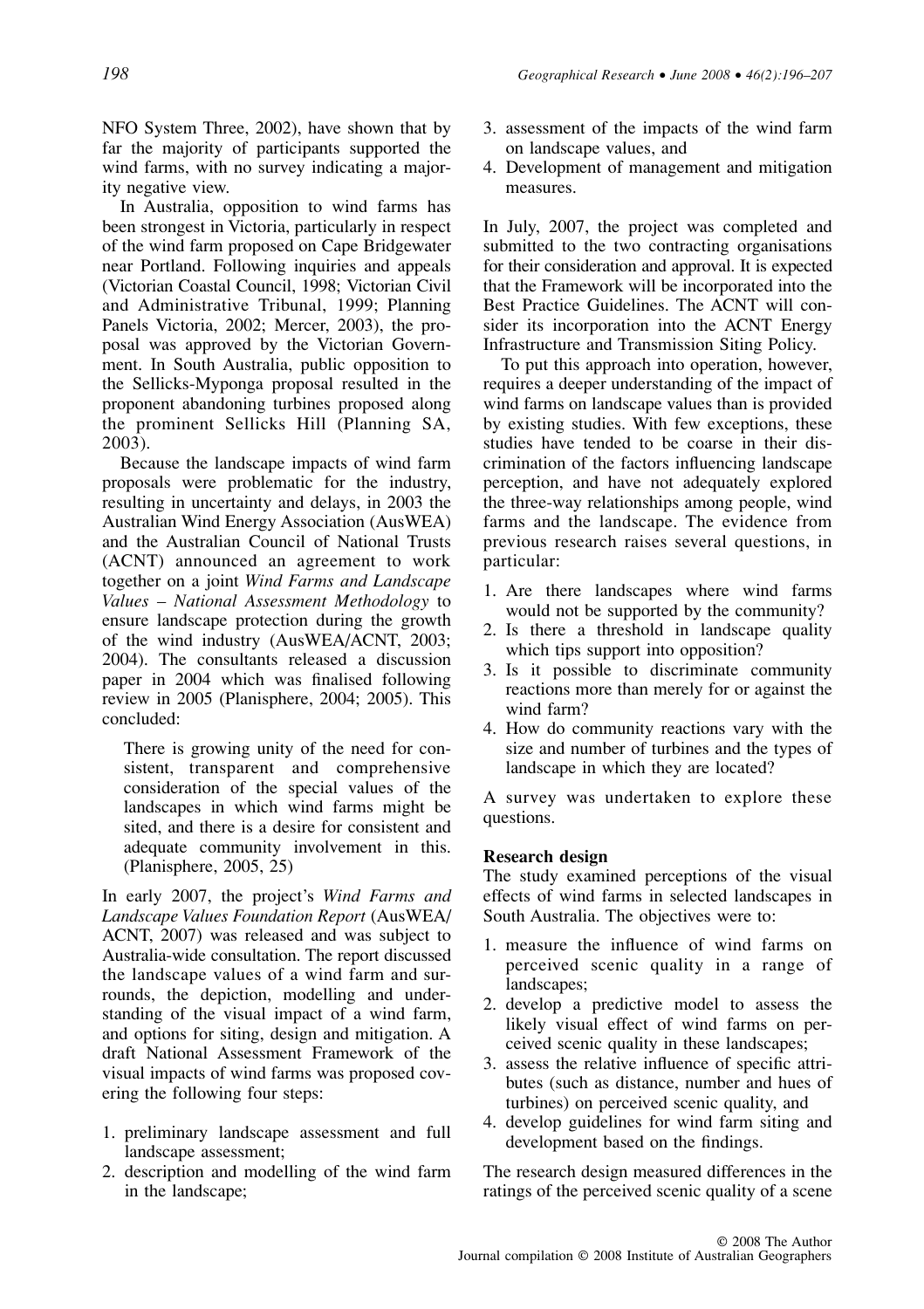with and without a wind farm, to determine whether the wind farm had a positive or negative influence and the size of that influence (Hull and Bishop, 1988). Use of the same scene for rating with and without the wind farm meant that all the other features of a scene were identical and remained constant in both scenes. Photographs were used in preference to field assessments as it has been established that colour photographs can give similar ratings as do field assessments (Shuttleworth, 1980; Kellomaki and Savolainen, 1984; Trent *et al.*, 1987; Brown *et al.*, 1988), provided that the photographs met certain criteria:

- 1. the photographs were in colour;
- 2. a sufficient number of photographs covered the area and range of features, and
- 3. the photographs were in standardised format (horizontal), non-artistic in their composition, provided good lateral and foreground context to scenes, covered a single landscape unit, and showed representative scenes.

The use of photographs as surrogates offered obvious advantages over transporting large groups of people to locations to rate actual scenes. Photographs are particularly appropriate in the evaluation of hypothetical alterations to the landscape, as in this study, and they enable widely separated locations to be rated on a comparable basis. A 10 point rating scale was used to measure the visual quality of a scene (from 1  $=$  very low to 10  $=$  very high), and a minimum of 300 adult participants were required to rate the scenes.

# **Study implementation**

South Australian landscapes where wind farms had been proposed or in which suitable wind regimes existed were photographed using a Nikon SLR F60 camera with a 50 mm lens. Scenes were selected to represent both proposed (35 scenes) and potential (33 scenes) wind farm sites. AusWEA's (2002) *Best Practice Guidelines* was used to assist in the selection of suitable sites. The sites were located on the coast and on inland agricultural land. Photoshop™ was used to remove clouds from the photographs so that all turbines were viewed against blue sky in order to standardise the scenes. Photomontages were prepared using Photoshop™ to insert standard 100 m high wind turbines into the original photographs. Whereas Hull and Bishop (1988) used similar scenes, the use of digital methods allowed the same scene to be

used with and without the turbines. The turbine size was scaled appropriately with distance based on a formula developed from measurements of a large structure of known height (a power station chimney) at distances from 0.5 to 10 km. The formula compares the height of a 100 m wind turbine, as measured by an A4 size photograph, with the distance of the view:

$$
Y = 33.46X^{-1.0446} \tag{1}
$$

where  $Y =$  height in mm on the photograph enlarged to  $A4$  and  $X =$  distance in kilometres. To assess the influence of distance on visual impact, the distance to the mid point of turbines from the observer was measured in all scenes.

The turbines shown were coloured white except in three scenes where a range of hues was applied; white, grey, blue and tan. In two separate scenes, the turbines were coloured red, orange, yellow, green, blue, indigo and violet (rainbow colours) in order to further assess the role of colour on the perceived visual impact of turbines. The scenes used were of flat agricultural land. In three scenes the number of turbines was varied between six and 13 in an attempt to examine the influence of the numbers of turbines on visual impact. Again, scenes of flat agricultural land were selected. Although the number of scenes used to examine the influence of colour and turbine numbers was small, the results could indicate an area for further research.

The survey comprised 160 scenes. There were 68 scenes without a wind farm, 68 of the same scene with a wind farm, and 14 extra scenes to assess colour and distance. Because it was considered likely that viewing wind farms would be novel for participants, the first ten scenes were repeated at the end of the 150 scenes and the first ten ratings discarded. Thus a total of 160 scenes were rated but only 150 scenes analysed. Apart from the first and last 10 scenes, the remaining scenes were arranged in random order. The rating instrument listed the scenes from 1 to 160 with a column for ratings. It was headed with a rating scale from 1 (very low) to 10 (very high) together with brief instructions. Information about the participants was sought covering age, gender, education, birthplace, familiarity with regional South Australia, and whether the participant had seen a wind farm and if so where. The survey was anonymous, and did not include anyone with a commercial interest in the results.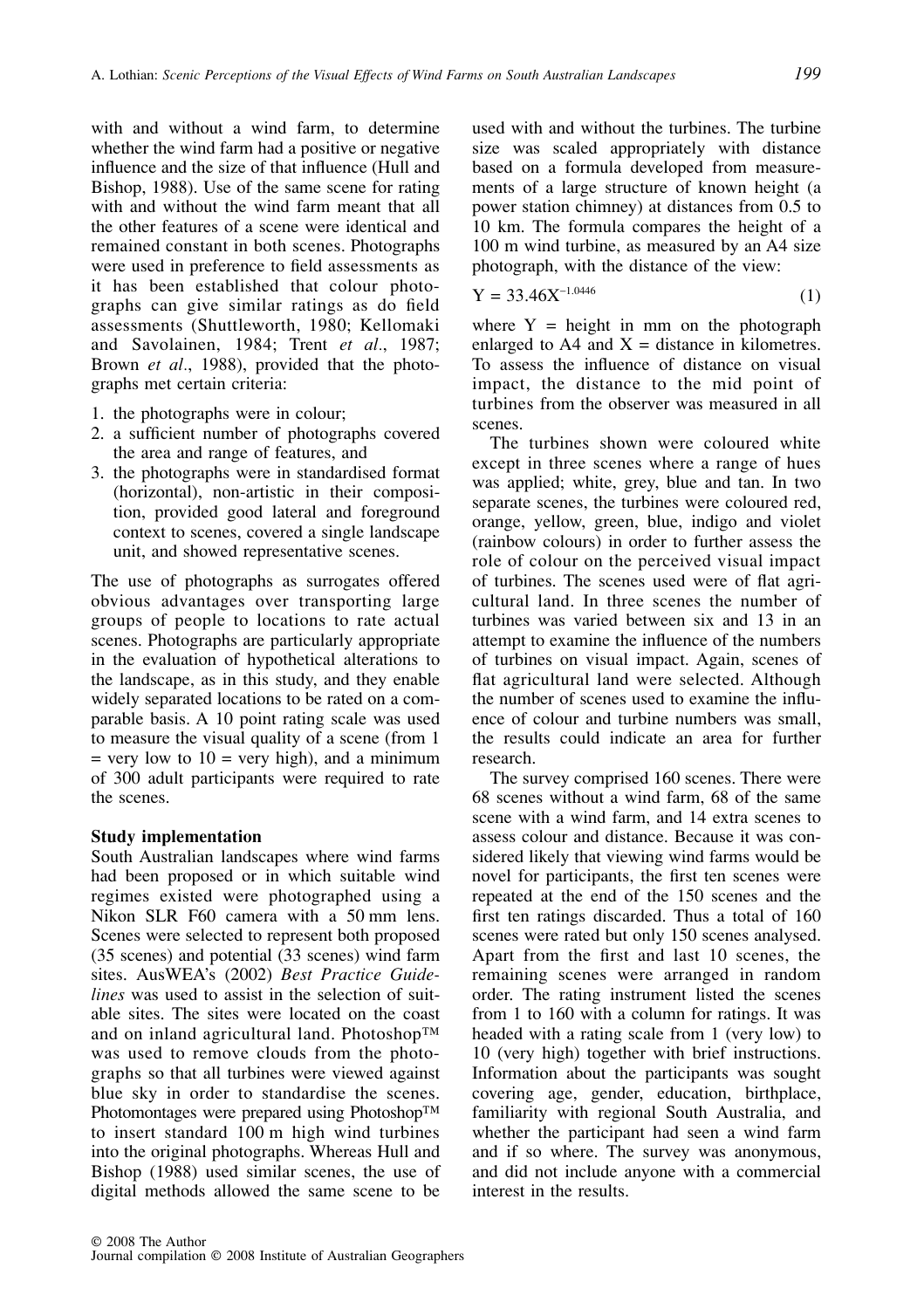Participants in the survey were contacted in three ways:

- 1. through sessions at which the scenes were shown to groups of participants comprising tertiary students, planners and environmental professionals;
- 2. distributing a CD of the survey, with instructions, to South Australian Department for Environment and Heritage worksites and undertaken by participants at their PCs, and
- 3. by placing the survey on an Internet site and inviting 65 individuals, representing a wide range of backgrounds, to participate in the survey and to forward the invitation to others at their worksite.

The Internet site was developed using Cold-Fusion web scripting language with a 95 compression rate for JPEG downloads. Lower compression rates could be used if participants had broadband or high speed modem internet access.

Conduct of the survey comprised the following steps:

- 1. the instructions provided a brief outline of the purpose of the study, and asked participants to rate each scene on the basis of its perceived scenic quality. The survey comprised a Powerpoint™ slide show with each scene displayed for 7 seconds;
- 2. six introductory scenes were then shown of a range of typical agricultural and coastal landscapes without wind farms and then six scenes with wind farms. These were not rated;
- 3. all 160 numbered scenes were then shown;
- 4. following completion, the participants were thanked and the rating sheets collected. In Internet surveys the responses were automatic-

ally forwarded to the database immediately after rating each scene.

The surveys were conducted between June and August 2003. Sessions gained 134 participants and 37 completed the CD survey. The Internet survey was the most rapid and efficient, gaining 280 participants in seven days after which it was terminated. Total participation numbered 454 persons; however some Internet participants did not complete the entire survey. In all, 161 out of the total 280 participants rated all 160 scenes, and a further 150 participants completed between 150 and 160 scenes. The 311 participants who completed 150 or more scenes were selected for analysis.

To evaluate the representativeness of the sample of respondents, their characteristics were compared with 2001 Census statistics for South Australia (Australian Bureau of Statistics, 2002). The main differences were that the respondents were younger compared with the State population, were more likely to be male and Australianborn, and were far better educated. The possible influence of these differences between the sample and the general population of South Australia were tested by evaluating whether respondent ratings varied by age, gender, education and birthplace. As shown in Table 1, except for education, there was very little difference in the ratings within each characteristic. This suggests that, although the survey sample differed significantly from the population, the ratings are unlikely to have been greatly affected by these differences.

# **Results**

The overall mean of scenes without wind farms was 6.15 (Standard deviation 1.23) but the presence of wind farms reduced this to 5.49 (SD 1.28). The difference of 0.66 was significant:

| Participant characteristics | Average rating |      |      |      |      |      |
|-----------------------------|----------------|------|------|------|------|------|
|                             |                | 2    | 3    | 4    |      | O    |
| Age                         | 5.61           | 5.77 | 5.68 | 5.79 | 5.71 | 5.62 |
| Gender                      | 5.69           | 5.73 |      |      |      |      |
| Education                   | 5.67           | 6.08 | 5.63 | 5.76 |      |      |
| Birthplace                  | 5.67           | 5.85 |      |      |      |      |

Table 1 Average ratings by participant characteristics.

Participant characteristics and (number in each category): Age groups: 18–20 (38), 21–30 (96), 31–40 (69), 41–50 (62), 51– 60 (40), 61–75 (5); Gender: male (171), female (137); Education: no qualification (64), diploma/certificate (17), degree (138), higher degree (87); Birthplace: Born in Australia (249), born overseas (62).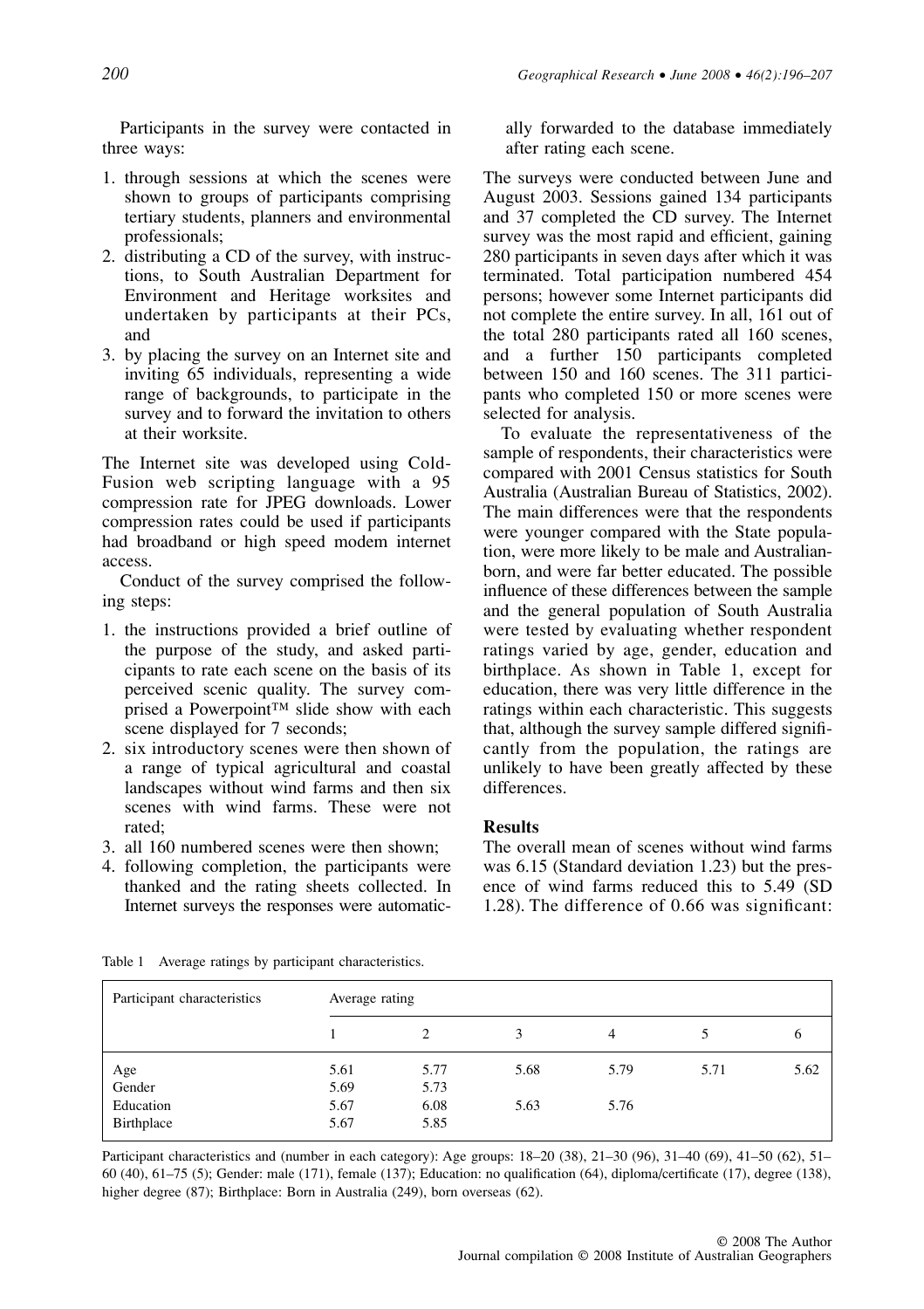$t = 7.77$ , df 310;  $p = 0.000$ . As a mean of all scene means, this difference should be taken as merely indicative rather than definitive. The ratings for *without wind farm* and *with wind farm* were both normal distributions. The coastal and inland scenes were analysed separately.

## *Coastal scenes*

The presence of wind farms reduced the overall mean of perceived scenic quality rating of the 21 coastal scenes by 1.52, from 7.61 to 6.09, a significant difference:  $t = 14.06$ ; df 310;  $p =$ 0.000. Again the difference is only indicative. Figures 1 and 2 illustrate a typical example.

The influence of scenic quality on the size of the difference between the ratings without and with a wind farm is shown in Figure 3, in which the 21 coastal scenes are arranged in descending order of scenic quality without a wind farm. Generally the difference was largest where the landscape quality was high and narrowed as the landscape rating decreased. To further assess this relationship linear regression was used to derive trend lines for the data.

The equation for the trend line for scenes without a wind farm:

$$
y = -0.146x + 9.27, \quad R^2 = 0.96 \tag{2}
$$

The equation for the trend line for scenes with a wind farm:

$$
y = -0.078x + 6.92, R^2 = 0.36
$$
 (3)

Where  $y = \text{rating}$  and  $x = \text{scene}$  number arranged in descending order of ratings without wind farms.

Although the correlation coefficient  $(R^2)$  for the scenes with the wind farm was only 0.36, the data were considered to provide a basis for indicative prediction. Based on the two trend lines, Table 2 indicates the likely effect of a wind farm in a coastal scene of known landscape



Figure 1 Coastal scene without wind farm (rating 8.68).



Figure 2 Coastal scene with wind farm (rating 6.63).

quality rating. It shows that wind farms lead to an appreciable loss of perceived visual quality in the top four categories of landscape quality, suggesting that these coastal landscapes (the majority in the survey) should be avoided in wind farm construction. Based on the known rating of a given landscape, Table 2 may be used to indicate the likely effect of wind farms on perceived scenic quality in South Australian coastal areas. The author measured and mapped the



Figure 3 Coastal scenes arranged in descending order of rating.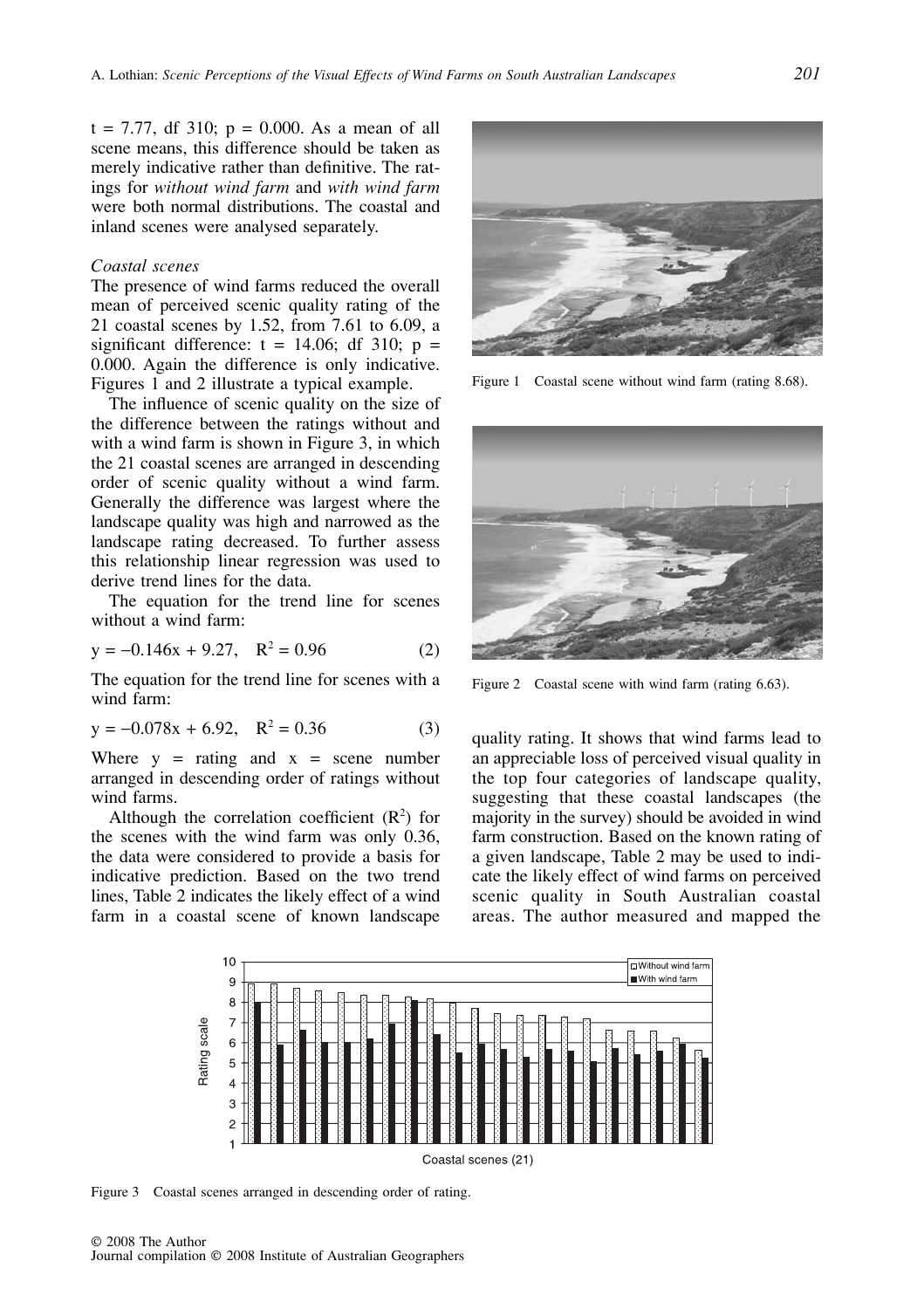| Rating without<br>wind farm | Rating with<br>wind farm | Difference |
|-----------------------------|--------------------------|------------|
| 10.0                        | 7.3                      | $-2.7$     |
| 9.0                         | 6.8                      | $-2.2$     |
| 8.0                         | 6.2                      | $-1.8$     |
| 7.0                         | 5.7                      | $-1.3$     |
| 6.0                         | 5.2                      | $-0.8$     |
| 5.0                         | 4.6                      | $-0.4$     |
|                             |                          |            |

Table 2 Predicted effect of wind farms on ratings of coastal scenic quality.

[scenic quality of South Australia's coast \(www.](www.environment.sa.gov.au/coasts/viewscapes.html) environment.sa.gov.au/coasts/viewscapes.html, accessed 18 June 2007) (Lothian, 2005) as a basis for this assessment.

The South Australian coast is 4760 km in length and of this nearly 2100 km (44%) are rated 7 or 8 (there are no 9 or 10 rated areas). Leaving aside the areas occupied by national parks (865 km), 1230 km are rated 7 or 8. Although this appears extensive, over two-thirds lie on the western Eyre Peninsula or the far west coast. These areas are generally remote from the electricity transmission system, rendering their use for wind farms problematic. A policy to avoid areas rated 7 and 8, would affect only 400 km, about 8% of the entire South Australian coast.

The effect of distance was also analysed. Hull and Bishop (1988, 100) stated that 'intuition suggests that visual impact decreases as distance ... increases'. Using computer-generated images of 15 wind turbines adjusted for distance, Bishop (2002, 715) found that the visual impact dropped rapidly after 4 km and was below 10% at 5 km. At 20 km only 10% of people recognised the objects. The effect of including a wind farm in a scene would therefore be expected to diminish with distance from the scene. To assess this effect the differences in the landscape quality rating with and without the wind farm were compared with the distance of the scene from the viewer (Figure 4). Scenes closer than 3 km distance showed the greatest negative effect on scenic quality ratings, with reductions in the ratings ranging from  $-0.3$  to  $-3.0$ . On the other hand, for the three most distant scenes, between 7 and 9 km, the reduction in ratings was similar, ranging from  $-0.2$  to  $-2.2$ . The scattered data yielded an almost horizontal trend line with a low correlation coefficient (y =  $0.897x - 1.08$ ,  $R^2 = 0.07$ ), and provided no basis for prediction. While the data show that the negative effect of a wind farm does not reduce appreciably with distance, the conflict with other research findings suggests a need for further study.

#### *Inland scenes*

The presence of wind farms reduced the mean perceived scenic quality of the 47 inland scenes by  $0.26$ , from  $5.47$  to  $5.21$ , a small but significant difference:  $t = 3.282$ , df 310,  $p = 0.001$ . Again this difference should be taken as merely indicative rather than definitive. Figures 5 and 6 illustrate a typical example.

Where the scenic quality rating of scenes without wind farms was below 5, the rating with the wind farm was always higher (Figure 7). To further assess this relationship trend lines were again derived using linear regression for the data.

The trend line equation for scenes without wind farms is:

$$
y = -0.058x + 6.81, \quad R^2 = 0.96 \tag{4}
$$

and that for scenes with wind farms is:



Figure 4 Effect of distance on wind farm impact in coastal areas.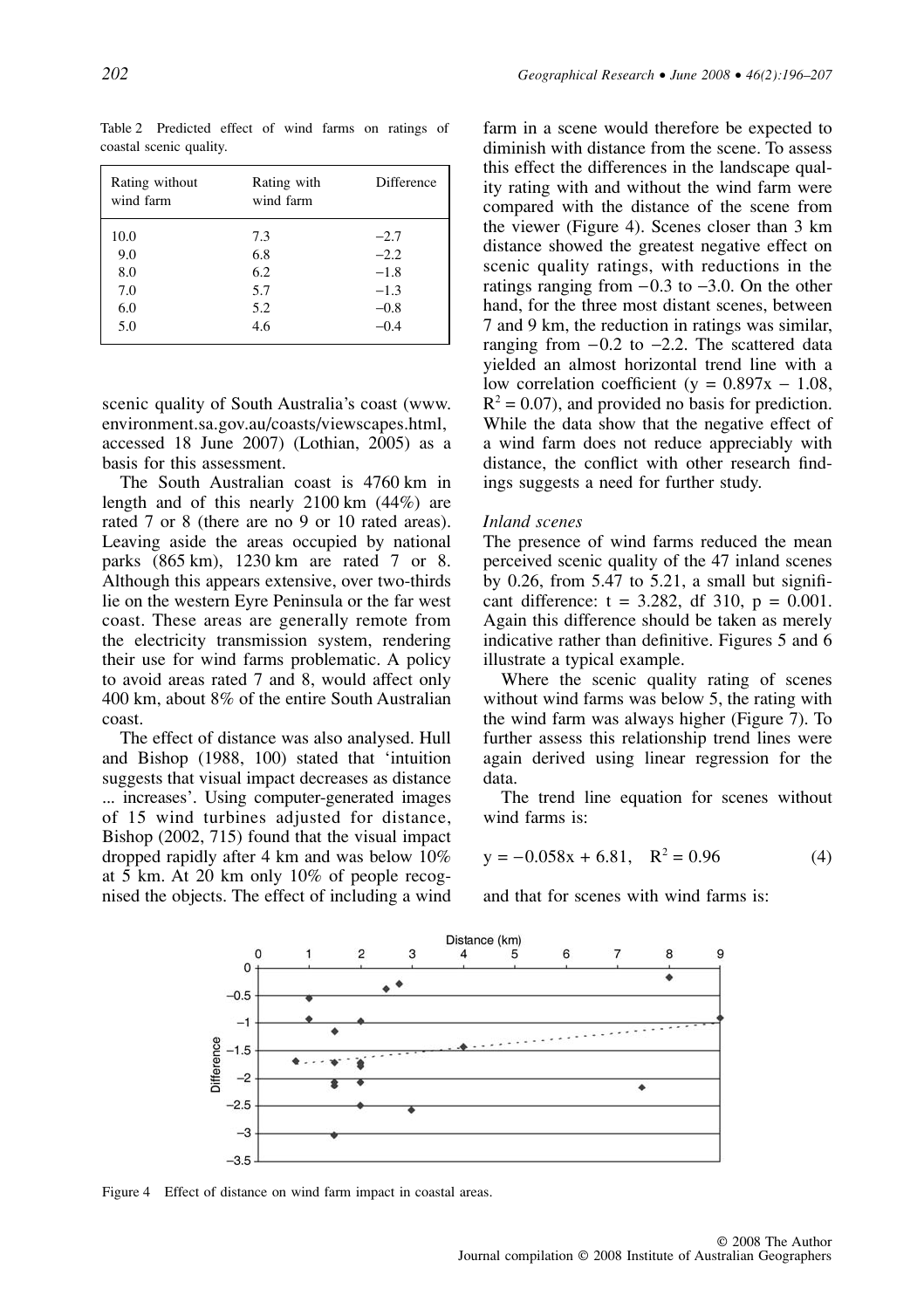

Figure 5 Inland scene without wind farm (rating 4.26).



Figure 6 Inland scene with wind farm (rating 4.94).

$$
y = -0.024x + 5.819, R2 = 0.56
$$
 (5)

where y is the rating and x the scene number arranged in descending order of ratings without wind farms.

Table 3 Effect of wind farms on ratings of inland landscape quality.

| Rating without<br>wind farm | Rating with<br>wind farm | <b>Difference</b> |
|-----------------------------|--------------------------|-------------------|
| 7.0                         | 5.9                      | $-1.1$            |
| 6.0                         | 5.5                      | $-0.5$            |
| 5.0                         | 5.1                      | $+0.1$            |
| 4.0                         | 4.7                      | $+0.7$            |
| 3.0                         | 4.2                      | $+1.2$            |
|                             |                          |                   |

The trend lines derived for the two data sets indicated that the cross-over rating was 5.1; above a rating of 5.1 the wind farm generally detracted from scenic quality while below it the wind farm generally enhanced scenic quality. This infers that in lower quality landscapes, the presence of the wind farm added interest in an otherwise perceptually mediocre landscape and thus enhanced its perceived scenic quality.

Table 3 indicates the likely effect of a wind farm in an inland scene of known landscape quality rating. The author has measured and mapped South Australia's landscape quality at a broad level (South Australian Atlas: www.atlas.sa.gov.au/ [products/other/a3qual.pdf; accessed 18 June 2007;](www.atlas.sa.gov.au/products/other/a3qual.pdf) Lothian, 2000) as a basis for this assessment.

An analysis of the influence of distance on the addition of a wind farm to a scene suggested that the negative effect actually increased with distance (Figure 8), which is counter intuitive (Hull and Bishop, 1988) and contrary to Bishop's (2002) findings. Up to 7 km, wind farms had both a positive and negative influence but beyond this



Figure 7 Inland scenes arranged in descending order of rating.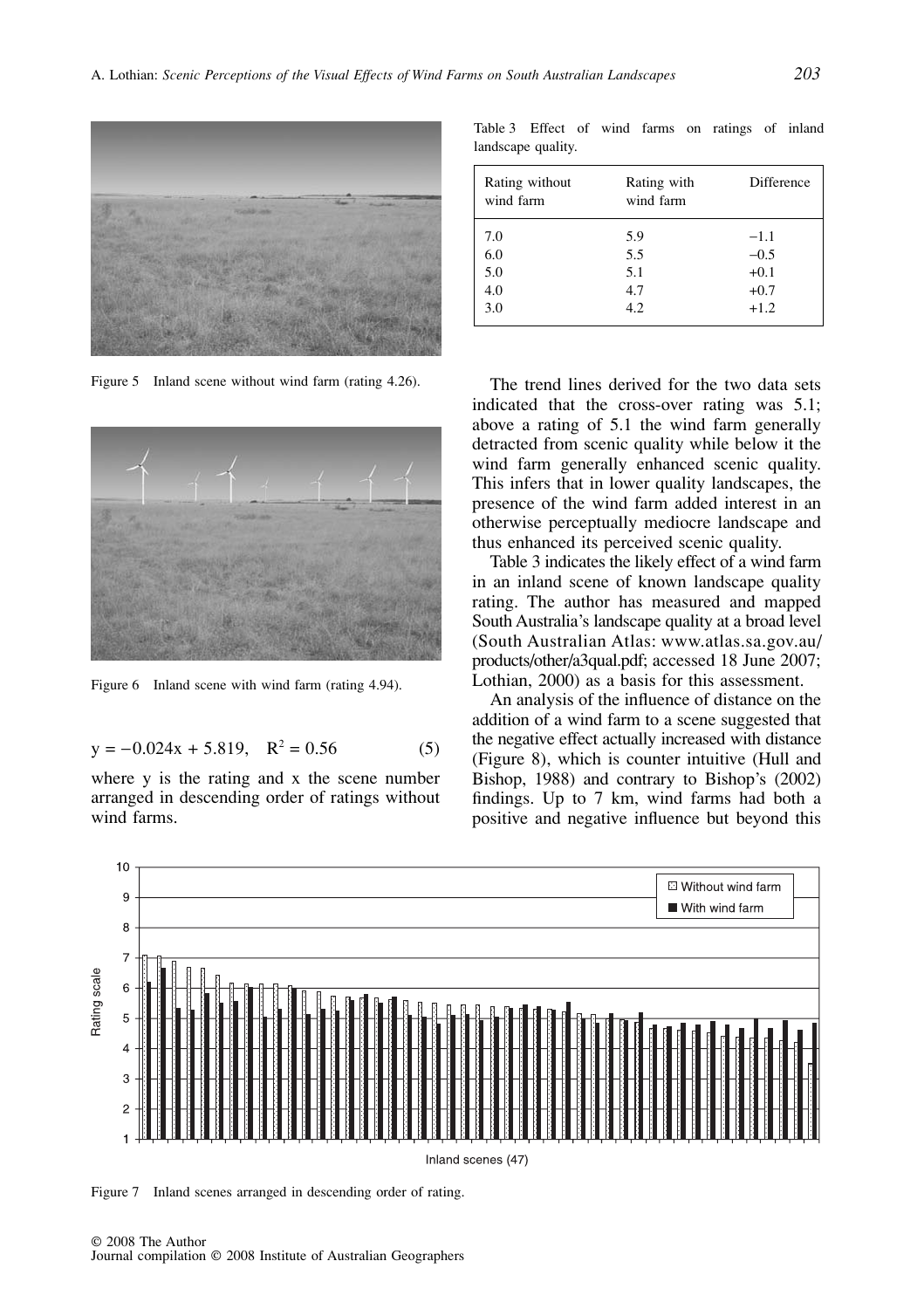

Figure 8 Effect of distance on wind farm impact in inland areas.



distance, the effect was almost wholly negative. The trend line had a negative slope but its correlation coefficient was too low to be definitive  $(R<sup>2</sup> = 0.10)$ . The differences in the ratings by distance were significant ( $p = 0.000$ ) in all but one distance category – that near the viewpoint at 1–1.99 km distance.

In a further test of the effect of distance, ratings of the addition of a wind farm were compared for the same scene in the southern Flinders Ranges at distances of 3 km and 11 km (Figures 9 and 10, Table 4).

The results indicated that the effect was greater at the farther distance, similar to that suggested above. However, the difference was not statistically significant (t =  $-0.24$ , df = 310; p = 0.81). Additional testing and consideration of the influence of other factors visible in the scene would be necessary to establish any clear pattern regarding the effect of distance. It is possible, however, to conclude that the negative visual effects of the wind farm did not reduce with distance.



Figure 9 Flinders Ranges 3 km (rating 5.5). Figure 10 Flinders Ranges 11 km (rating 5.3).

Table 4 Influence of distance on ratings of Flinders Ranges scene.

| Distance | Without   | With      | Difference |
|----------|-----------|-----------|------------|
| (km)     | wind farm | wind farm |            |
| 3        | 6.4       | 5.5       | $-0.9$     |
| 11       | 67        | 5.3       | $-1.4$     |

#### *Turbine characteristics*

Two other aspects of the visual impact of a wind farm were tested; number of turbines, and their colour. In three scenes the number of turbines in each scene was varied from six to thirteen, but the results indicated no clear relationship with ratings of landscape quality. It is possible that the range in numbers may have been too small to identify any change in perceived impact. To test the effect of different colours on the perception of turbines, a range of hues was used in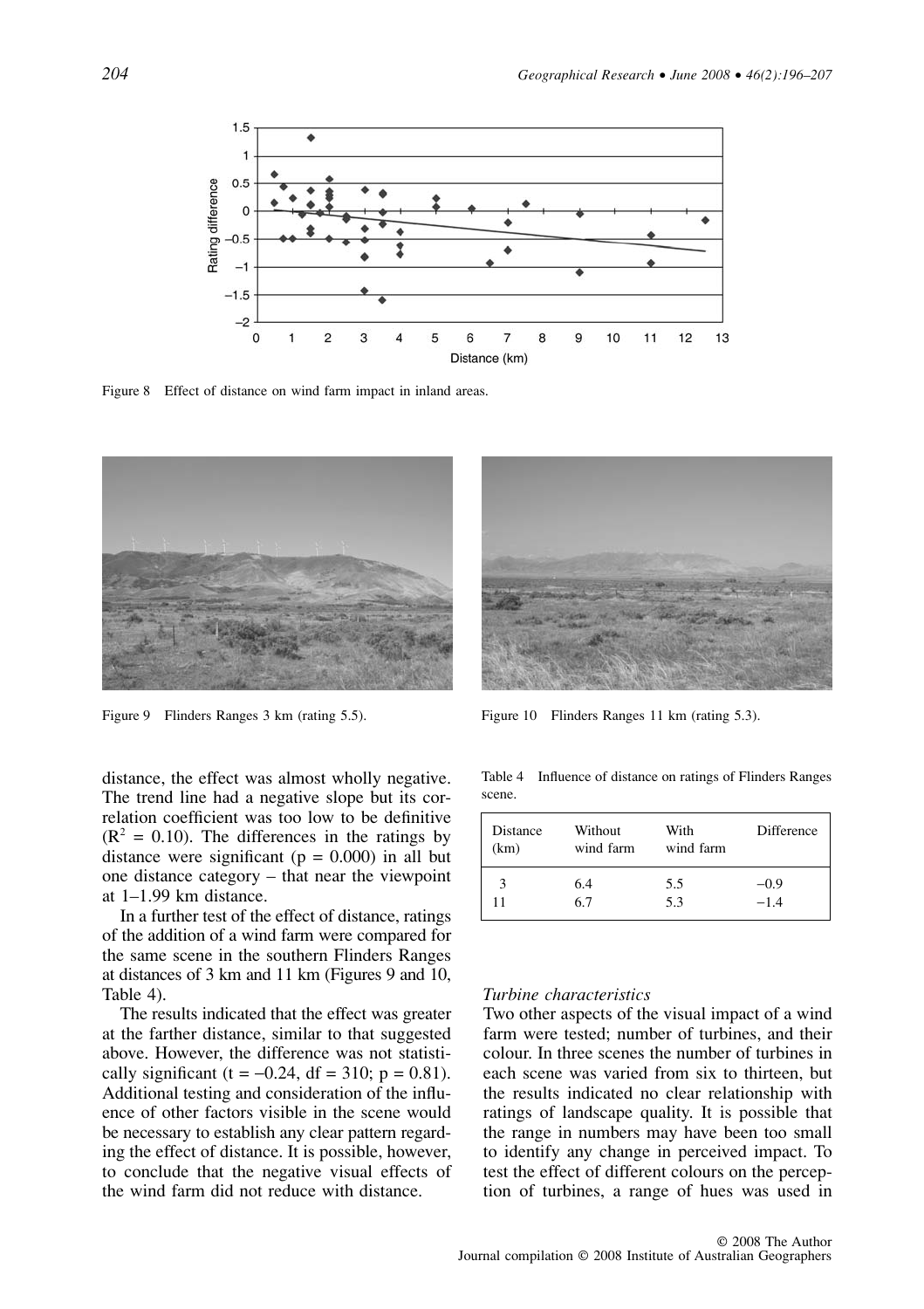| Hue     | Green<br>Point | North Lake<br>Alexandrina | Woakwine |
|---------|----------------|---------------------------|----------|
| None    | 4.6            | 4.4                       | 5.7      |
| White   | 4.8            | 4.8                       | 5.6      |
| Blue    | 4.8            | 4.9                       | 5.6      |
| Grey    | 4.9            | 4.4                       | 5.4      |
| Tan     | 4.5            | 4.6                       | 4.8      |
| Rainbow | 3.5            | 3.5                       |          |

Table 5 Ratings of turbine hues.

three scenes. The background hues of each scene were a similar straw colour with blue skies. Blue was the preferred colour in two scenes (equal with white in one) and grey in the other scene (Table 5, Figure 11). White, blue and grey were similar in two scenes and white, blue and tan in the third scene. Most marked were the rainbow hues which rated well below the other colours. The differences between the ratings of the colours were significant ( $p = 0.000$ ) for each scene.

The contrast between a turbine and its background has also been shown to be a factor in the visual impact of a wind farm (Shang and Bishop, 2000). The contrast of the wind turbines against the sky and the land was assessed subjectively on a three-grade scale of contrast; low, medium and high, based on black and white prints. The ratings were averaged for each level of contrast and a low level of correlation between ratings and contrast was detected (0.3). The highest contrasting scenes were those within 1 km, whereas the more distant scenes, at 2.5 km, were either of low or medium contrast.

Overall the results suggested a preference for white, blue or grey turbines, with the differences between these being very small. The tan hue was less preferred and the rainbow coloured turbines were least preferred. The contrast the colour presented against its background indicated a slight relationship between ratings and the degree of contrast. The highest contrasting scenes were closest and the more distant scenes offered less contrast. These findings must be regarded as tentative, being based on a small sample of scenes, but they indicate an area for further research.

# **Conclusion**

This study set out to measure the effect of wind farms on perceptions of landscape quality in coastal and inland landscapes in South Australia. The results reported above point to several conclusions. First, peoples' perception of the visual impact of a wind farm depends on the scenic quality of the landscape, with the addition of a wind farm generally decreasing ratings of quality in high-quality landscapes and increasing them in low-quality landscapes. Second, there is no evidence of the number of turbines or the distance of the viewer having an effect on the perceived impact of a wind farm on landscape quality. Third, the colour of wind farms and turbines did affect perceptions, and perhaps the contrast between turbines and their background is also a factor. However, because of the small samples involved in examining the effect of the number of turbines, and their distance, colour and contrast, further research on these aspects would be justified. Based on these



Figure 11 Rating of turbine hues.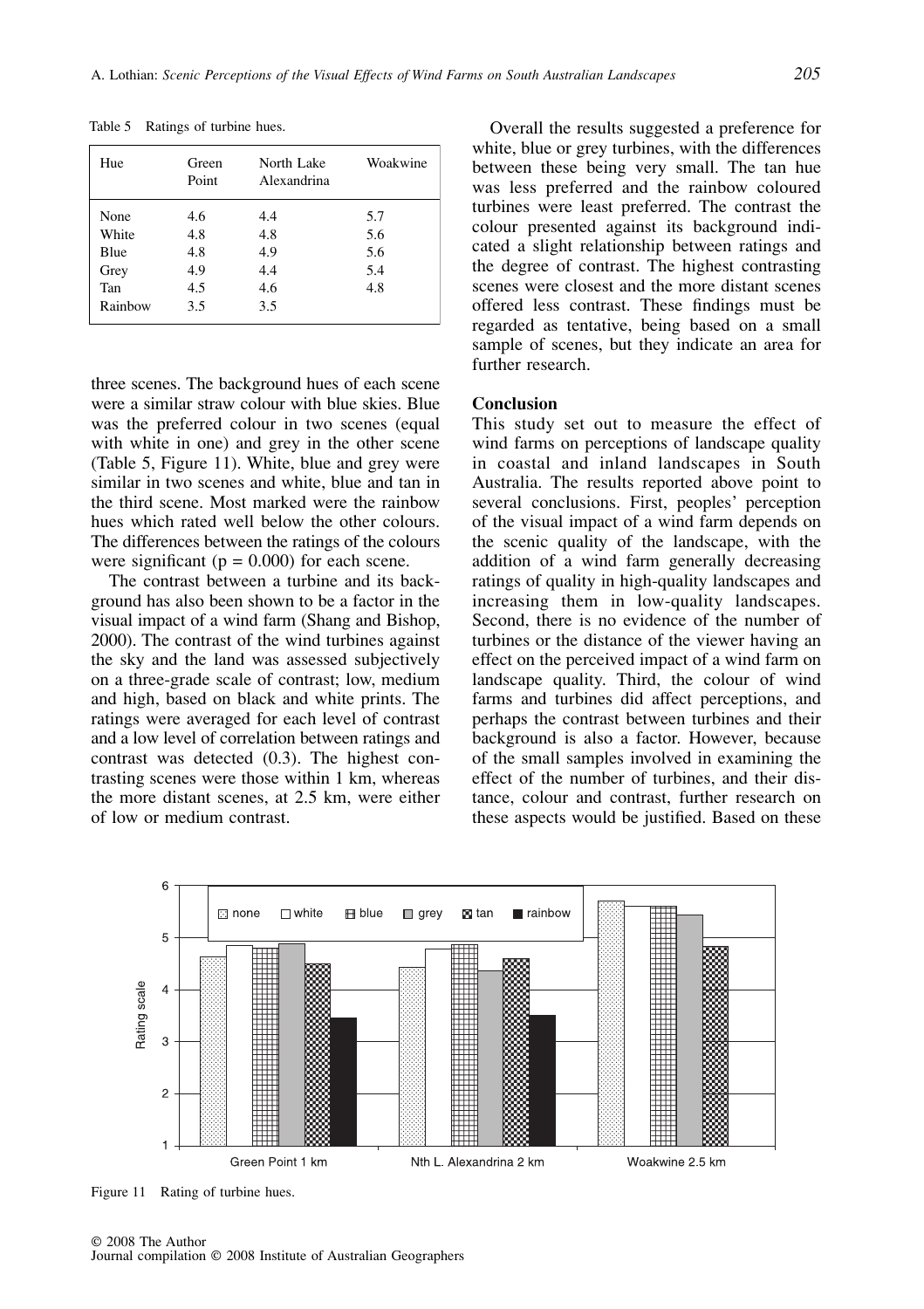findings, it appears likely that the negative visual effects of wind farms could be diminished if more scenic locations, both coastal and inland, were avoided. In South Australia this would affect around 8% of the available coast. It is acknowledged that, if this means that wind farms have to be located slightly inland from the coast, this may reduce the wind speed and hence the viability of the project, but this cost may be justified if it protects scenic quality and ensures community support. Careful choice of colour in relation to the background of the turbines when observed by a viewer could also help reduce its perceived impact.

The information required to apply these findings on community perceptions is a map of wind resources, preferably at a regional level and containing sufficient detail for the initial selection of potential wind farm sites, and a map of landscape quality, again preferably at the regional level. South Australia has the advantage of having both wind energy maps (Energy SA, 1988) and landscape quality maps (Lothian, 2000; 2005a; 2005b; 2007). Although some other States have mapped wind resources (for example New South Wales and Victoria) and some scenic resource mapping has been conducted, more systematic mapping is needed at a State level based on scenic quality surveys of the general community in order to plan adequately for wind farm development. $<sup>1</sup>$ </sup>

#### ACKNOWLEDGMENTS

Brett Grimm for preparing the photomontages; David Whiterod for preparing and managing the Internet survey; Mary Barnes for statistical advice; Dennis Williamson of Scenic Spectrums Pty Ltd for referee comments, and two anonymous referees. No wind farm company sponsored or participated in this study.

#### **NOTE**

1. A more detailed account of this study is available on the author's website: [www.scenicsolutions.com.au.](www.scenicsolutions.com.au)

#### **REFERENCES**

- Álvarez-Farizo, B. and Hanley, N., 2002: Using conjoint analysis to quantify public preferences over the environmental impacts of wind farms. An example from Spain. *Energy Policy* 30, 107–116.
- Australian Bureau of Statistics, 2002: *A Snapshot of South Australia* (2001 Census). Canberra.
- Australian Wind Energy Association (AusWEA), 2002: *Best Practice Guidelines for Implementation of Wind Energy Projects in Australia*. Melbourne.
- Australian Wind Energy Association and the Australian Council of National Trusts, 2003: AUSWIND 2003 Conference hears that wind industry and National Trust will team up to address landscape protection. Media Release, 27 July. Melbourne.
- Australian Wind Energy Association and Australian Council of National Trusts, 2004: *Wind Farms and Landscape Values Draft Issues Paper*. Melbourne.
- Australian Wind Energy Association and the Australian Council of National Trusts, 2007: *Wind Farms and Landscape Values: National Assessment Framework*. Melbourne.
- BBC Wales, 1994: *Love Them or Loathe Them? Public Attitudes towards Wind Farms in Wales*. Cardiff.
- Bishop, I.D., 2002: Determination of thresholds of visual impact: the case of wind turbines. *Environment and Planning B: Planning and Design* 29, 707–718.
- Brown, T.C., Daniel, T.C., Richards, M.T. and King, D.A., 1988: Recreation participation and the validity of photo-based preference judgements. *Journal of Leisure Research* 20, 40–60.
- Carpenter, A., Hon., 2007: Opening Address, World Renewable Energy Network 2007 International Conference – Renewable Energy for Sustainable Development in the Asia Pacific Region. Fremantle, 5 February 2007. Perth. Avail[able from: www.premier.wa.gov.au/index.cfm?fuseaction](www.premier.wa.gov.au/index.cfm?fuseaction=speeches.main) =speeches.main
- Crowe, S., 1958: *The Landscape of Power*. Architectural Press, London.
- Department of Trade and Industry (UK), 2007: *Meeting the Energy Challenge. A White Paper on Energy, May 2007*. CM 7124. London.
- Dudleston, A., 2000: *Public Attitudes towards Wind Farms in Scotland. Results of a Residents Survey*. The Scottish Executive Central Research Unit. Edinburgh.
- Energy, S.A., 1988: *South Australian Wind Energy Program, 1984–88*. Adelaide.
- European Union, 2007: European Agreement on a New Energy Policy. Brussels.
- Exeter Enterprises, 1994: *Public Attitudes towards Wind Power – a Survey of Opinion in Cornwall and Devon*. Report for the Dept of Trade and Industry. London.
- Global Wind Energy Council, 2007: *Global Wind 2006 Report*. Brussels.
- Grady, D.O., 2002: *Public Attitudes toward Wind Energy in Western North Carolina: a Systematic Survey*. 2002 NC Wind Summit, Appalachian State University. Boone, North [Carolina. Available from: www.energy.appstate.edu/docs/](www.energy.appstate.edu/docs/wnc_pubsurvey.pdf) wnc\_pubsurvey.pdf
- Hammarlund, K., 2002: Society and wind power in Sweden, In Pasqualetti, M.J., Gipe, P. and Righter, R.W. (eds) *Wind Power in View, Energy Landscapes in a Crowded World*. Academic Press, San Diego, 101–114.
- Hoppe-Kilpper, M. and Steinhäuser, U., 2002: Wind landscapes in the German milieu. In Pasqualetti, M.J., Gipe, P. and Righter, R.W. (eds) *Wind Power in View, Energy Landscapes in a Crowded World*. Academic Press, San Diego, 83–99.
- Hull IV, R.B. and Bishop, I.D., 1988: Scenic impacts of electricity transmission towers: the influence of landscape type and observer distance. *Journal of Environmental Management* 27, 99–108.
- Kellomaki, S. and Savolainen, R., 1984: The scenic value of the forest landscape as assessed in the field and the laboratory. *Landscape Planning* 11, 97–107.
- Lothian, A., 2000: Landscape quality assessment of South Australia. Unpublished PhD thesis, University of Adelaide. [Adelaide. Available from: http://thesis.library.adelaide.](http://thesis.library.adelaide.edu.au/public/adt-SUA20060615.142413/) edu.au/public/adt-SUA20060615.142413/
- Lothian, A., 2005a: *Coastal Viewscapes of South Australia*. Report for the Coast Protection Board. Adelaide.
- Lothian, A., 2005b: *Barossa and Light Region Landscape Assessment Study*. Report for Planning SA, the Barossa